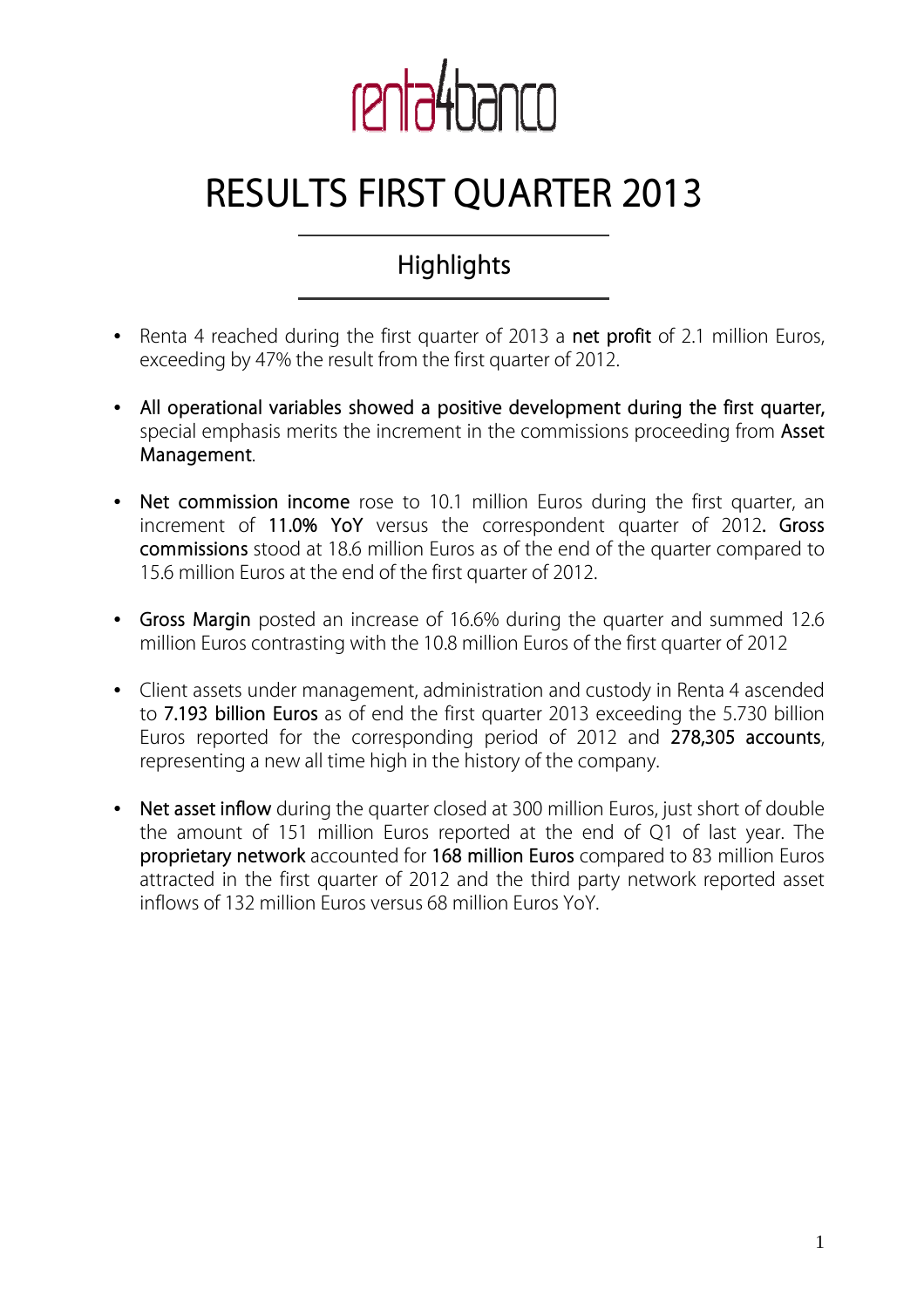## **Main numbers**

| <b>Business Data</b>                         | March 13    | March 12    | %            |
|----------------------------------------------|-------------|-------------|--------------|
| Number of Clients                            | 278,305     | 185,261     | 50.2%        |
| <b>Proprietary Network</b>                   | 51,498      | 49,395      | 4.3%         |
| Third party Network                          | 226,807     | 135,866     | 66.9%        |
| <b>Total Assets</b>                          | 7,193       | 5,730       | 25.5%        |
| <b>Stock Markets</b>                         | 4,072       | 3,682       | 10.6%        |
| Investment Funds (propriet. and third party) | 1,269       | 936         | 35.5%        |
| <b>Pension Funds</b>                         | 970         | 324         | 199.4%       |
| <b>SICAVs</b>                                | 467         | 451         | 3.6%         |
| Others                                       | 415         | 337         | 23.2%        |
| Assets Proprietary Network (million Euros)   | 3,262       | 2,874       | 13.5%        |
| Assets Third Party Network (million Euros)   | 3,931       | 2,856       | 37.6%        |
| Financial Magnitudes (Euros thousand)        |             |             |              |
| <b>Commissions Earned</b>                    | 18,224      | 15,290      | 19.1%        |
| <b>Interest Margin</b>                       | 1,628       | 852         | 91.1%        |
| <b>Result of Financial Operations</b>        | 1,166       | 995         | 17.2%        |
| <b>Cost of Operation</b>                     | 9,124       | 8,470       | 7.7%         |
| <b>Gross Margin</b>                          | 12,609      | 10,814      | 16.6%        |
| Profit of Operation                          | 3,025       | 1,951       | 55.1%        |
| <b>Net Profit</b>                            | 2,080       | 1,411       | 47.4%        |
| <b>EPS</b>                                   | 0.0511      | 0.0346      | 47.7%        |
| <b>Employees</b>                             |             |             |              |
| Staff (as of end first quarter)              | 327         | 314         | 4.1%         |
| <b>Branch Network</b>                        | 180         | 160         | 12.5%        |
| Central services                             | 147         | 154         | $-4.6%$      |
| Nº Offices                                   | 58          | 58          | 0%           |
| <b>The Stock</b>                             |             |             |              |
| Ticker (Reuters/Bloomberg/Adrs)              | RTA4.MA     | RTA4.MA     | <b>RSVXY</b> |
| Market Quote $(\epsilon)$                    | 4.65        | 4.96        | $-6.25%$     |
| Capitalization $(\epsilon)$                  | 189,223,394 | 201,838,287 | $-6.25%$     |
| Number of Shares Issued                      | 40,693,203  | 40,693,203  |              |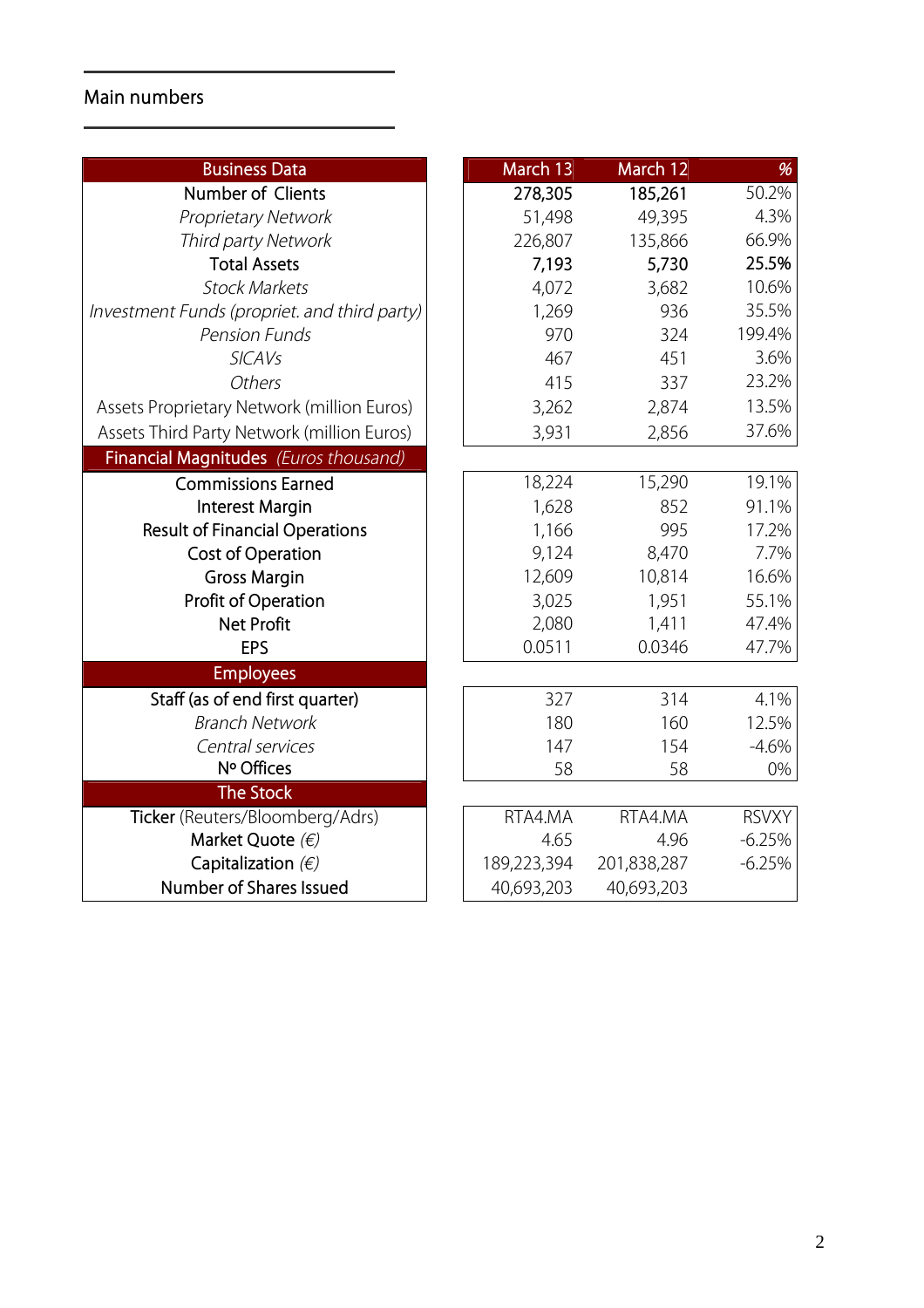#### **Consolidated Profit and Loss Account**

#### **Data in Euro thousand**

|                                                                          | <b>ACCUMULATED</b><br>31/03/2013 | <b>ACCUMULATED</b><br>31/03/2012 | % variation |
|--------------------------------------------------------------------------|----------------------------------|----------------------------------|-------------|
| Interest and similar income                                              | 2,466                            | 1.720                            | 43.4%       |
| Interest expense and similar charges                                     | $-838$                           | $-868$                           | $-3.5%$     |
| Net Interest Income                                                      | 1,628                            | 852                              | 91.1%       |
| Return on equity instruments                                             |                                  | 67                               |             |
| Share of profit (loss) of entities accounted for using the equity method | $-168$                           | $-196$                           | $-14.3%$    |
| Fee and commission income                                                | 18,224                           | 15,290                           | 19.2%       |
| Fee and commission expenses                                              | $-8,514$                         | $-6,513$                         | 30.7%       |
| Gains or losses on financial assets and liabilities (net)                | 1,166                            | 995                              | 17.2%       |
| Exchange differences (net)                                               | 332                              | 355                              | -6.5%       |
| Other operating income                                                   | 179                              | 117                              | 53.0%       |
| Other operating expenses                                                 | $-238$                           | $-153$                           | 55.6%       |
| <b>Gross Margin</b>                                                      | 12,609                           | 10,814                           | 16.6%       |
| Administrative expenses:                                                 | $-8,400$                         | $-7,832$                         | 7.3%        |
| a) Personnel expensesl                                                   | $-4.833$                         | $-4.146$                         | 16.6%       |
| b) Other administrative expenses                                         | $-3,567$                         | $-3,686$                         | $-3.2%$     |
| Depreciation and amortisation                                            | $-724$                           | $-638$                           | 13.5%       |
| Provision expenses (net)                                                 | 174                              | 44                               | 295.5%      |
| Impairment losses on financial assets (net)                              | $-634$                           | $-437$                           | 45.1%       |
| <b>Operating Profit</b>                                                  | 3,025                            | 1,951                            | 55.0%       |
| <b>PROFIT (LOSS) BEFORE TAX</b>                                          | 3,025                            | 1,951                            | 55.0%       |
| Tax on profit                                                            | $-945$                           | $-539$                           | 75.2%       |
| PROFIT FOR THE YEAR FROM CONTINUING OPERATIONS                           | 2,080                            | 1,412                            | 47.4%       |
| CONSOLIDATED PROFIT (LOSS) FOR THE YEAR                                  | 2,080                            | 1,412                            | 47.4%       |
| a) Profit (loss) attributed to the parent                                | 2,037                            | 1,394                            | 46.1%       |
| b) Profit (loss) attributed to minority interests                        | 43                               |                                  | 145.9%      |
| <b>EARNINGS PER SHARE</b>                                                | 0.0511                           | 0.0346                           | 47.7%       |

#### **Summary of Income and Expenses**

|                                                             | 10 2013  | 10 2012  | %         |
|-------------------------------------------------------------|----------|----------|-----------|
| Net Commissions                                             | 10,053   | 9,053    | 11.0%     |
| Commissions earned and exchange differences and other items | 18,567   | 15,566   | 19.3%     |
| Commissions paid                                            | $-8,514$ | $-6,513$ | 30.7%     |
| Return from financial operations and dividends              | 1,166    | 1,062    | 9.8%      |
| Net interest income                                         | 1,628    | 852      | 91.1%     |
| Other cost of operation                                     | $-238$   | $-153$   | 55.6%     |
| <b>Gross Margin</b>                                         | 12,609   | 10,814   | 16.6%     |
| Cost of operation                                           | $-9,124$ | $-8,470$ | 7.7%      |
| Impairment losses on financial assets (net)                 | $-634$   | $-437$   | $-145.1%$ |
| <b>Profit before provisions</b>                             | 2,851    | 1,907    | 49.5%     |

#### **Operacional Data**

During the first quarter of 2013 **the main business variables of the company developed**  favourably, with special highlight on the increase of number of clients and client assets.

The overall amount of **client assets managed and administered** rose as of the end of March 2013 to 7.193 billion Euros, 25.5% higher than at the end of March 2012. The **net**  asset inflow during the period summed 300 million Euros compared to the 151 million Euros registered at end Q1of 2012.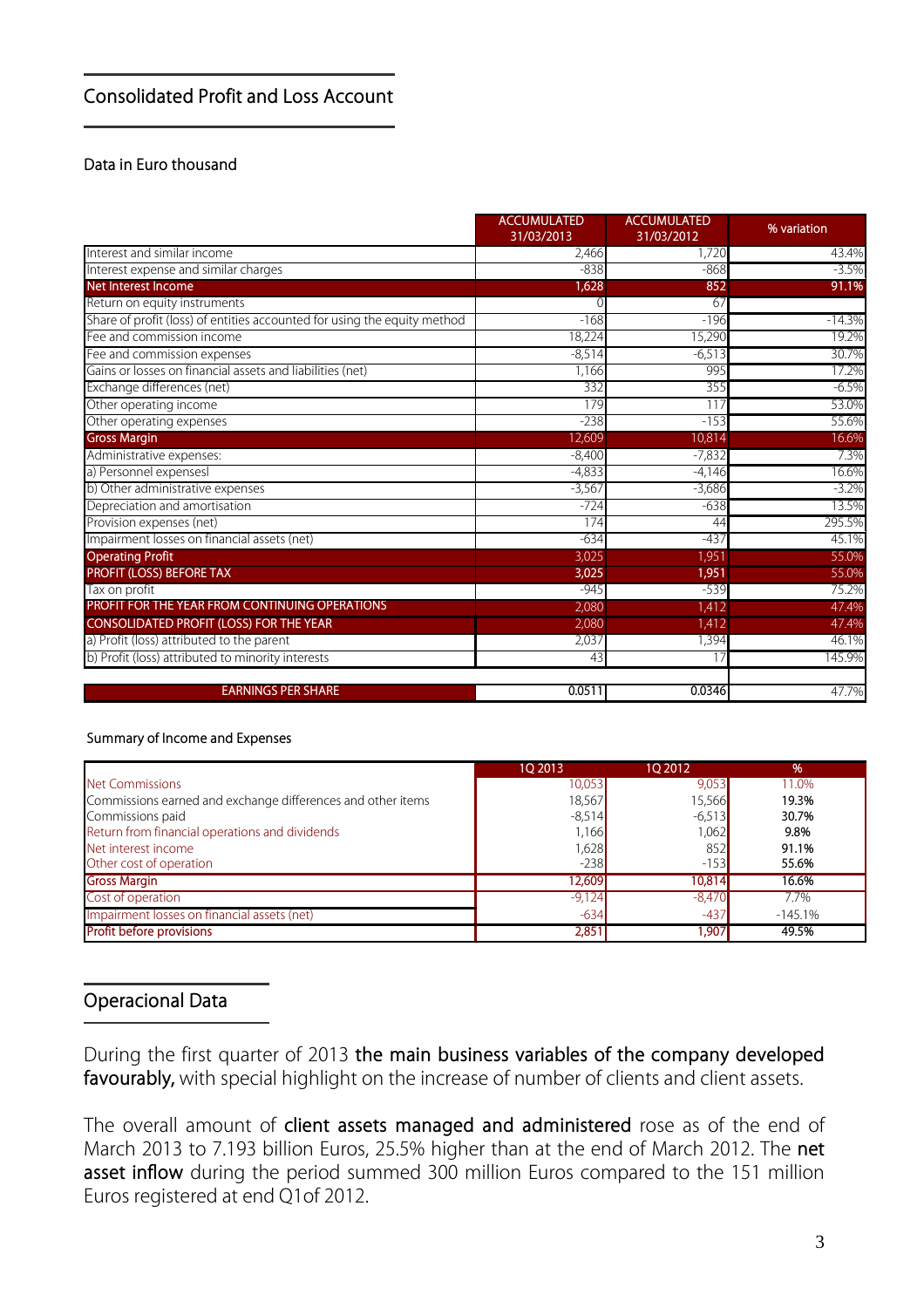The **assets managed in Investment Funds** rose, as of 31. March 2013, to 887 million Euros compared to 723 million Euros at the end of the first quarter last year (based upon data from Inverco), rising by 23% YoY. The Investment Funds managed by **Renta 4 Gestora** experienced during the period of the last 12 months an increase of 21%, versus a decline of 1.1% in the assets managed by the Spanish fund management industry (data by Inverco).

In respect of **SICAVs**, Renta 4 managed 467 million Euros as of the end of the quarter and exceeded the 451 million Euros accounted at the end of March 2012; rising by 3,6% YoY and corresponding to a market quota of 1.9%.

**Pension Funds** managed by Renta 4 stood at 970 million Euros versus 324 million Euros of at the end of the same period last year (+199.4% YoY). As stated in earlier occasions, the increase is mainly attributable to ING Direct having transferred their pension funds to Renta 4.

The increase of new clients stayed at satisfactory levels. The **overall number of client accounts** at the end of March 2013 stood at 278,305 compared to 185,261 the year before; a growth of 50.2% YoY. **51,498 accounts (+4.3%) belong to the proprietary network** and 226,807 to the third party network (+66.9 %).

**Income** 

• **Accumulated 2013 (January-March)**

"**Commissions earned"** grew by 19.1%, posting 18.6 million Euros compared to 15.6 million Euros YoY. In terms of net commissions the accumulated growth of 2013 reached 11.0%, and closed at 10.1 million Euros. The increment of 30.7% of the **commissions paidout** was predominantly originated in securities trading by the increased number of transactions of our clients in international markets.

Gross commissions originated by "**Asset Management" ascended to** 5.8 million Euros compared to 3.3 million Euros of the same period of last year, an **increase in this business line of 75.1% YoY.** 

**Remarkable** is the result of **interest income with 1.6 million Euros (+91.1% YoY)**.

**Results from financial operations and dividends** ascended to **1.166 million Euros** and exceeding the 1.062 million Euros of the first quarter of 2012, rising by 9.8% YoY.

The **"Consolidated Profit of the period"** referring to the first quarter of 2013 closed at 2.1 million Euros compared to 1.4 million Euros at the end of the first quarter last year **incrementing by 47.4%**.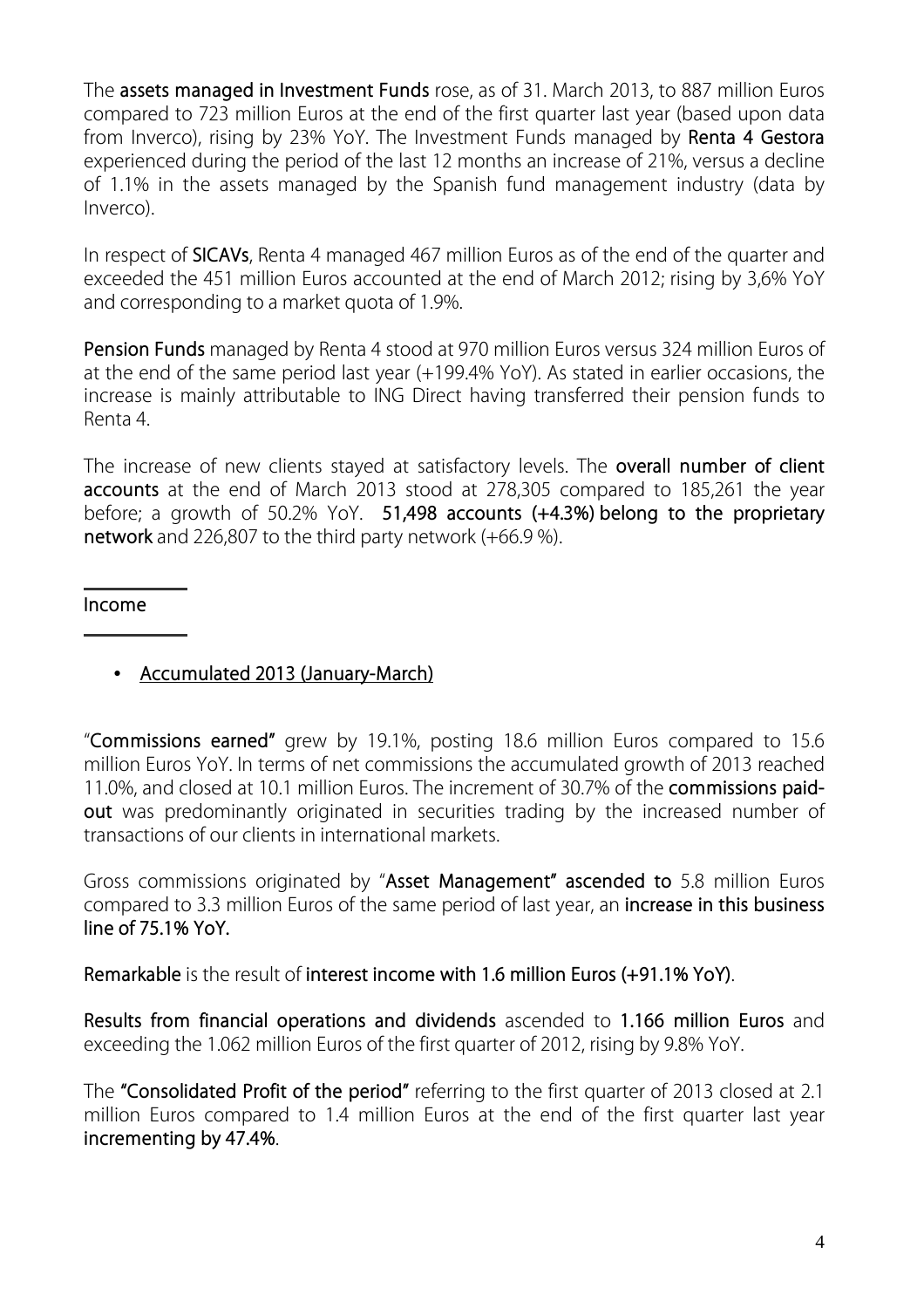#### • **Accumulated 2013 (January-March)**

 The **"Cost of operation"** as of end March 2013 reached 8.4 million Euros, an increment of 7.3% compared to the first quarter of 2012 when it stood at 7.8 million Euros.

By lines, "**Personnel expenses"** rose during the quarter by 16.6% reaching 4.8 million Euros. This increase was mainly attributable to the incorporation of the branch in Chile. Renta 4 Staff increased from 314 employees one year ago to 327 employees as of the end of the first quarter 2013.

**"General expenses"** registered in the period a decline of 3.2% and stood at 3.6 million Euros compared to 3.7 million Euros the year before. For comparison purposes Renta 4 started its activity as Bank in the first quarter of 2012 and registered some extraordinary expenses as a consequence of the adjustment of the systems.

Finally, "**Amortizations"** rose compared to Q1 of 2012 by 13.5%, and reached 724 thousand Euros.

**Market situation and outlook** 

**During the first quarter of 2013 the financial markets showed signs of relaxation**, helped by the declarations of several Central Banks assuring the continuity of its expansive monetary policies. Additionally, some analysts think that the Stock Markets might be discounting a reactivation of economic growth starting in 2014.

**Notwithstanding, trading volume in financial markets continue to be low,** indicating an investor sentiment still being ruled by caution.

**In Renta 4 Banco we maintain a prudent outlook, though with positive bias,** and continue to pay great attention to risk, given the persistence of high levels of debt in the system and even more in an environment that is and will be for some time characterized by low levels of economic growth, making the reduction of accumulated debt even more difficult.

**In this context,** we continue developing our presence in Latin America and our alliances in Asia.

**Given the favourable development** of both assets managed and under custody as well as income and net commissions **during the first quarter of 2013** allow us to have a **reasonably positive expectation for the rest of the year.**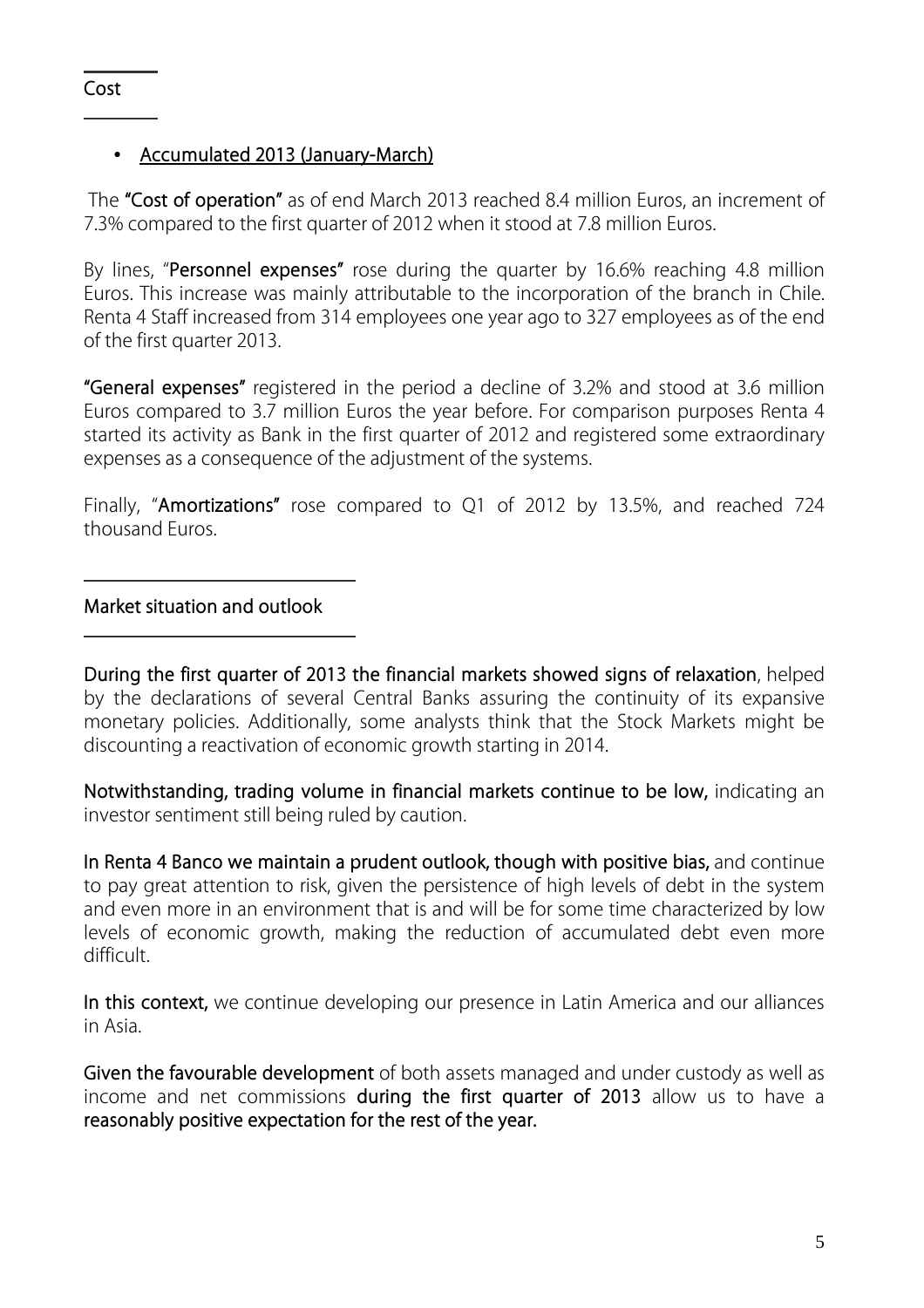### **Consolidated Balance Sheet (in thousand Euros)**

| <b>ASSETS</b>                                                  | 31/03/2013 | 31/12/2012 |  |
|----------------------------------------------------------------|------------|------------|--|
| 1. Cash and balances with central banks                        | 6.196      | 2,390      |  |
| 2. Financial assets held for trading                           | 792        | 2,363      |  |
| 3. Other financial assets at fair value through profit or loss |            |            |  |
| 4. Available-for-sale financial assets                         | 196,263    | 249,163    |  |
| 5. Debt securities                                             | 338,817    | 312,528    |  |
| 6. Held -to-maturity investments                               |            |            |  |
| 7. Ajustes a activos financieros por macro-coberturas          |            |            |  |
| 8. Hedging derivatives                                         |            |            |  |
| 9. Non-current assets held for sale                            |            |            |  |
| 10. Investments                                                | 1,983      | 1,892      |  |
| a) Associates                                                  | 1,983      | 1,892      |  |
| b) Jointly controlled entities                                 |            |            |  |
| 11. Insurance contracts linked to pensions                     |            |            |  |
| 12. Reinsurance assets                                         |            |            |  |
| 13. Property and equipment:                                    | 31,205     | 31,268     |  |
| a) For own use                                                 | 27,277     | 27,307     |  |
| b) Investment properties                                       | 3,928      | 3,961      |  |
| 14. Intangible assets:                                         | 17,356     | 17,500     |  |
| a) Goodwill                                                    | 16,106     | 16,106     |  |
| b) Otro intangible assets                                      | 1,250      | 1,394      |  |
| 15. Tax assets                                                 | 1,501      | 1,836      |  |
| a) Current                                                     | 1,170      | 1,314      |  |
| b) Deferred                                                    | 331        | 522        |  |
| 16. Other assets                                               | 1,922      | 836        |  |
| <b>TOTAL ASSETS</b>                                            | 596,035    | 619,776    |  |

| <b>TOTAL EQUITY AND LIABILITIES</b>                                                    | 31/03/2013 | 31/12/2012 |
|----------------------------------------------------------------------------------------|------------|------------|
|                                                                                        |            |            |
| <b>TOTAL LIABILITIES</b>                                                               | 535,244    | 560,881    |
| 1. Financial liabilities held for trading                                              | 289        | 770        |
| 2. Other financial liabilities at fair value through profit or loss                    |            |            |
| 3. Financial liabilities at amortized cost                                             | 530,276    | 556,393    |
| 4. Changes in the fair value of hedged items in portfolio hedges of interest rate risk |            |            |
| 5. Hedging derivatives                                                                 |            |            |
| 6. Liabilities associated with non-current assets held for sale                        |            |            |
| 7. Liabilities under insurance contracts                                               |            |            |
| 8. Provisions                                                                          | 76         | 250        |
| 9. Tax liabilities                                                                     | 3,419      | 3,145      |
| a) Current                                                                             | 2,093      | 1,810      |
| b) Deferred                                                                            | 1,326      | 1,335      |
| 10. Fondo de la obra social (sólo Cajas de Ahorro y Cooperativas de crédito)           |            |            |
| 11. Other liabilities                                                                  | 1,184      | 323        |
| 12. Cash                                                                               |            |            |
| <b>EQUITY</b>                                                                          | 60,791     | 58,895     |
| <b>OWN FUNDS</b>                                                                       | 59.567     | 58,132     |
| 1. Capital or endowment fund                                                           | 18,312     | 18,312     |
| a) Issued capital                                                                      | 18,312     | 18,312     |
| b) Less: uncalled capital                                                              |            |            |
| 2. Share premium                                                                       | 8,496      | 8,496      |
| 3. Reserves                                                                            | 37,805     | 35,590     |
| 4. Other equity instruments                                                            | 1,027      | 1,027      |
| 5. Less: Treasury shares                                                               | $-8,110$   | $-7,506$   |
| 6. Profit (loss) attributable to the parent                                            | 2,037      | 5,189      |
| 7. Less: Dividends and remuneration                                                    | $\Omega$   | $-2,976$   |
| <b>VALUATION ADJUSTMENTS</b>                                                           | $-643$     | $-1,028$   |
| 1. Available-for-sale financial assets                                                 | -665       | $-1,052$   |
| 2. Cash flow hedges                                                                    |            |            |
| 3. Hedges in net investments in foreign operations                                     |            |            |
| 4. Exchange differences                                                                | 22         | 24         |
| 5. Non-current assets held for sale                                                    |            |            |
| 6. Companies accounted using the equity method                                         |            |            |
| 7. Other valuation adjustments                                                         |            |            |
| TOTAL EQUITY ATTRIBUTABLE TO THE PARENT                                                | 58,924     | 57,104     |
| <b>MINORITY INTERSTS</b>                                                               | 1,867      | 1,791      |
| 1.Valuation adjustments                                                                | 118        | 85         |
| 2. Others                                                                              | 1,749      | 1,706      |
| <b>TOTAL EQUITY AND LIABILITY</b>                                                      | 596,035    | 619,776    |